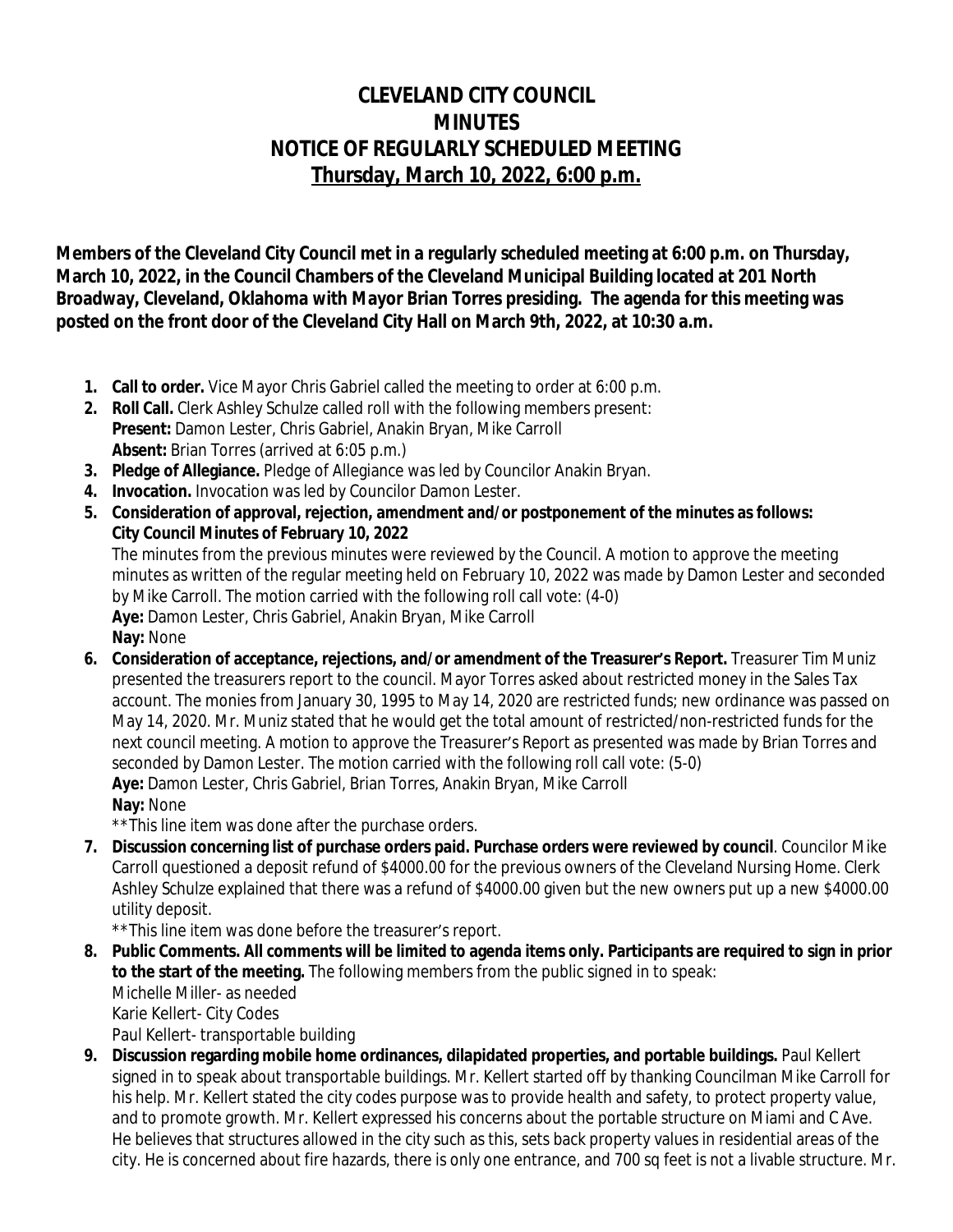Kellert informed the council there are roughly 40 mobile homes in Cleveland, 18 of those habitable 22 not habitable. There are also 20 modular homes 17 habitable, 3 not habitable; these numbers are just a rough estimate. In Cleveland there is One Tiny home on Miami. The business at Broadway/Caddo has portable buildings that are advertised as small homes. Mr. Kellert does not want more of these tiny homes in residential areas due to it bringing down property values. Mayor Torres stated that he sees where Mr. Kellert is coming from and that there are opportunities with the zoning/planning board in the future to help alleviate this problem. Attorney Brian Drummond said that he is seeing a lot of these tiny homes in different towns/cities. Councilor Anakin Bryan made the comment that it's a fad right now with minimalist living, and that he has a problem with taking rights away to citizens as to where certain structures can be within the city. Karie Kellert signed in to speak about dilapidated properties. City Manager Mike Vaughan explained that there is only \$7000.00 in the budget for abatements/cleanup. Brian Drummond stated that there is process and that the city is pretty aggressive on yards and junk it just takes time. Chief Stout made the comment that officers are constantly writing tickets for violation of weed, trash, junk or nuisance. Council man Chris Gabriel commented that everyone in the room wants to see this city cleaned up and to see our city grow. Karie Kellert stated this is a community problem and she wants to encourage the city to move forward with enforcing the city codes. Councilman Chris Gabriel agrees that residents need to be educated and thinks it would be a great idea to create a campaign to educate and encourage others to beautify the town. Paul Kellert made the suggestion to put city codes in the newspaper.

**10. Consideration, discussion, and possible action to approve or reject quote from Action Safety Supply Co., in the amount of \$5825.00 for road striping at the intersection of Hwy 64 (Broadway Street) and Airport Road in the City of Cleveland**. City Manager Mike Vaughan commented that this is a safety issue that needs to be taken care of. Mayor Torres asked if there were any other quotes. Operations Manager stated no there was not. This quote was a very good price. Councilman Mike Carroll appreciates this as a bus driver as there are no lines currently on the road. A motion was made by Mike Carroll and seconded by Anakin Bryan to approve the quote from Action Safety Supply Co., in the amount of \$5825.00 for road striping at the intersection of Hwy 64 (Broadway Street) and Airport Road in the City of Cleveland. The motion carried with the following roll call vote: (5-0)

Aye: Damon Lester, Chris Gabriel, Brian Torres, Anakin Bryan, Mike Carroll Nay: None

**11. Consideration, discussion, and possible action to approve or reject naming Mike Vaughan as board member for COEDD (Central Oklahoma Economic Development District) and Clint Stout as the proxy board member for COEDD.** Council discussion occurred. A motion was made by Brian Torres and seconded by Mike Carroll to approve naming Mike Vaughan as board member for COEDD (Central Oklahoma Economic Development District) and Clint Stout as the proxy board member for COEDD. The motion carried with the following roll call vote: (5-0)

**Aye:** Damon Lester, Chris Gabriel, Brian Torres, Anakin Bryan, Mike Carroll **Nay:** None

**12. Consideration of adoption, rejection, amendment, and/or postponement of ORDINANCE NO. 2022-642 :AN**  ORDINANCE AMENDING THE EMPLOYEE RETIREMENT SYSTEM, DEFINED CONTRIBUTION PLAN FOR THE POSITION OF CITY MANAGER **FOR THE CITY OF CLEVELAND,OKLAHOMA BY ADOPTING A REVISED AND RESTATED RETIREMENT PLAN; PROVIDING RETIREMENT BENEFITS FOR ELIGIBLE EMPLOYEES OF THE CITY OF CLEVELAND,OKLAHOMA ; PROVIDING FOR PURPOSE AND ORGANIZATION; PROVIDING FOR DEFINITIONS; PROVIDING FOR ELIGIBILITY AND PARTICIPATION; PROVIDING FOR NON-ALIENATION OF BENEFITS; PROVIDING FOR EMPLOYER AND EMPLOYEE CONTRIBUTIONS; PROVIDING FOR ACCOUNTING, ALLOCATION, AND VALUATION; PROVIDING BENEFITS; PROVIDING FOR REQUIRED NOTICE; PROVIDING FOR AMENDMENTS AND TERMINATION; PROVIDING FOR TRANSFER TO AND FROM OTHER PLANS; CREATING A RETIREMENT COMMITTEE AND PROVIDING FOR POWERS, DUTIES, AND RIGHTS OF RETIREMENT COMMITTEE; PROVIDING FOR PAYMENT OF CERTAIN OBLIGATIONS; PROVIDING FOR DURATION AND PAYMENT OF EXPENSES; PROVIDING FOR EFFECTIVE DATE; PROVIDING FOR VESTING SCHEDULES; PROVIDING FOR A FUN TO FINANCE THE SYSTEM TO BE POOLED WITH OTHER INCORPORATED CITIES TOWNS AND THEIR AGENCIES AND INSTRUMENTALITIES FOR PURPOSES OF ADMINISTRATION, MANAGEMENT, AND INVESTMENTS PART OF THE OKLAHOMA MUNICIPAL RETIREMENT FUND; PROVIDING FOR**  PAYMENT OF ALL CONTRIBUTIONS UNDER THE SYSTEM TO THEOKLAHOMA MUNICIPAL RETIREMENT FUND FOR MANAGEMENT AND **INVESTMENTS; PROVIDING FOR REPEALER AND SEVERABILITY; ADOPTING THOSE AMENDMENTS MANDATED BY THE INTERNAL REVENUE CODE; AND DECLARING AN EMERGENCY.** Amendments are proposed by the Oklahoma Municipal Retirement Fund to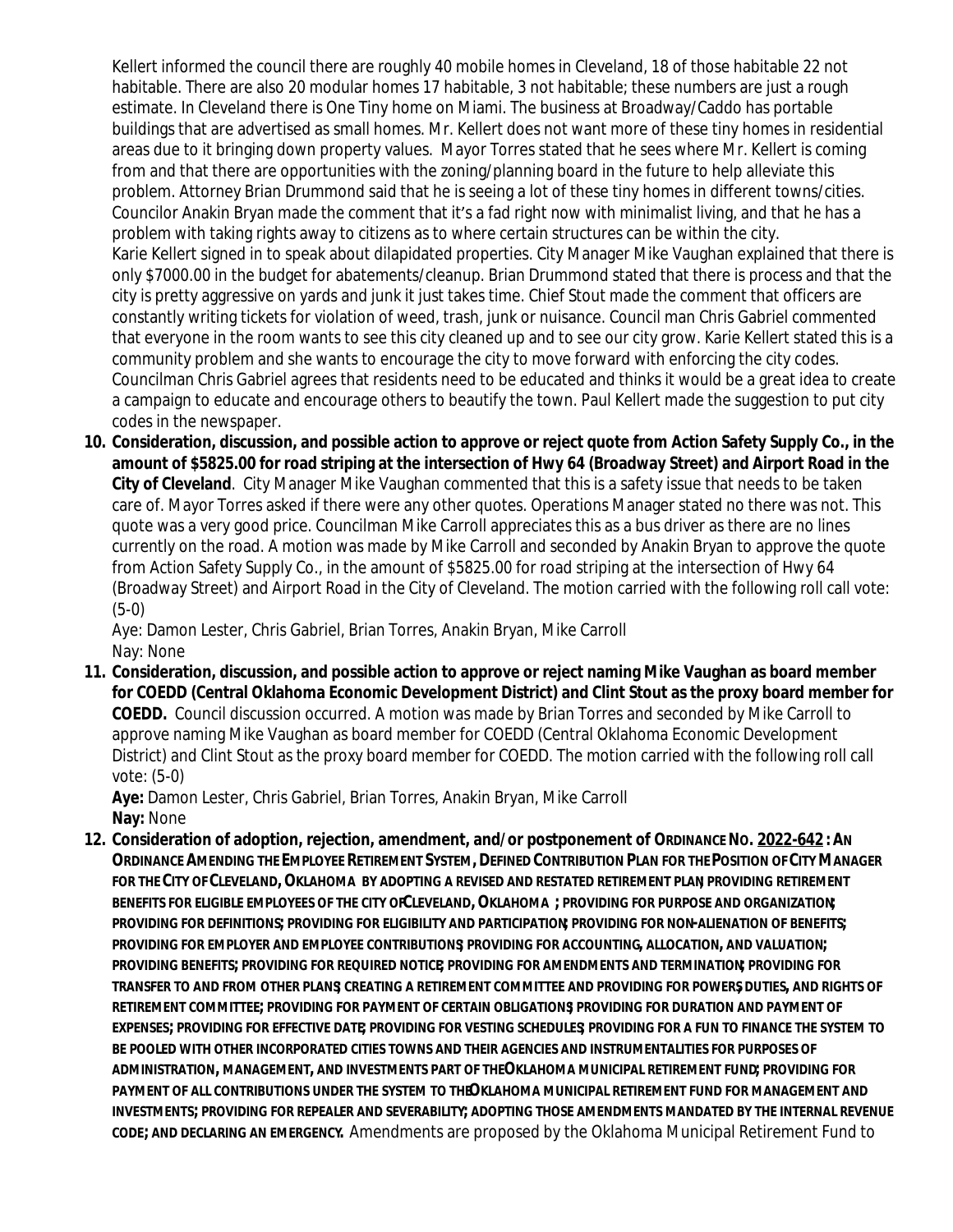## **bring plan into compliance** with **IRS requirements** and **provide clarification** in plan language. \*\***Emergency Clause to be voted on separately. \*\***

A motion was made by Brian Torres and seconded by Mike Carroll to adopt ORDINANCE No. 2022-642: AN ORDINANCE AMENDING THE EMPLOYEE RETIREMENT SYSTEM, DEFINED CONTRIBUTION PLAN FOR THE POSITION OF CITY MANAGER FOR THE CITY OF CLEVELAND, OKLAHOMA BY ADOPTING A REVISED AND RESTATED RETIREMENT PLAN PROVIDING RETIREMENT BENEFITS FOR ELIGIBLE EMPLOYEES OF THE CITY OF CLEVELAND, OKLAHOMA: PROVIDING FOR PURPOSE AND ORGANIZATION PROVIDING FOR DEFINITIONS; PROVIDING FOR ELIGIBILITY AND PARTICIPATION; PROVIDING FOR NON-ALIENATION OF BENEFITS; PROVIDING FOR EMPLOYER AND EMPLOYEE CONTRIBUTIONS; PROVIDING FOR ACCOUNTING, ALLOCATION, AND VALUATION; PROVIDING BENEFITS; PROVIDING FOR REQUIRED NOTICE; PROVIDING FOR AMENDMENTS AND TERMINATION; PROVIDING FOR TRANSFER TO AND FROM OTHER PLANS; CREATING A RETIREMENT COMMITTEE AND PROVIDING FOR POWERS, DUTIES, AND RIGHTS OF RETIREMENT COMMITTEE; PROVIDING FOR PAYMENT OF CERTAIN OBLIGATIONS PROVIDING FOR DURATION AND PAYMENT OF EXPENSES PROVIDING FOR EFFECTIVE DATE; PROVIDING FOR VESTING SCHEDULES; PROVIDING FOR A FUN TO FINANCE THE SYSTEM TO BE POOLED WITH OTHER INCORPORATED CITIES TOWNS AND THEIR AGENCIES AND INSTRUMENTALITIES FOR PURPOSES OF ADMINISTRATION, MANAGEMENT, AND INVESTMENTS PART OF THE OKLAHOMA MUNICIPAL RETIREMENT FUND; PROVIDING FOR PAYMENT OF ALL CONTRIBUTIONS UNDER THE SYSTEM TO THE OKLAHOMA MUNICIPAL RETIREMENT FUND FOR MANAGEMENT AND INVESTMENTS PROVIDING FOR REPEALER AND SEVERABILITY; ADOPTING THOSE AMENDMENTS MANDATED BY THE INTERNAL REVENUE CODE AND DECLARING AN EMERGENCY. The motion carried with the following roll call vote: (5-0)

**Aye:** Damon Lester, Chris Gabriel, Brian Torres, Anakin Bryan, Mike Carroll **Nay:** None

**Emergency Clause:** A motion to adopt Ordinance NO. 2022-642 as Emergency was made by Brian Torres and seconded by Anakin Bryan. The motion carried with the following roll call vote: (5-0) **Aye:** Damon Lester, Chris Gabriel, Brian Torres, Anakin Bryan, Mike Carroll **Nay:** None

**13. Consideration of adoption, rejection, amendment, and/or postponement of ORDINANCE NO. 2022-643 :AN**  ORDINANCE AMENDING THE EMPLOYEE RETIREMENT SYSTEM, DEFINED CONTRIBUTION PLAN FOR THE POSITION OF CITY MANAGER **FOR THE CITY OF CLEVELAND,OKLAHOMA BY ADOPTING A REVISED AND RESTATED RETIREMENT PLAN; PROVIDING RETIREMENT BENEFITS FOR ELIGIBLE EMPLOYEES OF THE CITY OF CLEVELAND,OKLAHOMA ; PROVIDING FOR PURPOSE AND ORGANIZATION; PROVIDING FOR DEFINITIONS; PROVIDING FOR ELIGIBILITY AND PARTICIPATION; PROVIDING FOR NON-ALIENATION OF BENEFITS; PROVIDING FOR EMPLOYER AND EMPLOYEE CONTRIBUTIONS; PROVIDING FOR ACCOUNTING, ALLOCATION, AND VALUATION; PROVIDING BENEFITS; PROVIDING FOR REQUIRED NOTICE; PROVIDING FOR AMENDMENTS AND TERMINATION; PROVIDING FOR TRANSFER TO AND FROM OTHER PLANS; CREATING A RETIREMENT COMMITTEE AND PROVIDING FOR POWERS, DUTIES, AND RIGHTS OF RETIREMENT COMMITTEE; PROVIDING FOR PAYMENT OF CERTAIN OBLIGATIONS; PROVIDING FOR DURATION AND PAYMENT OF EXPENSES; PROVIDING FOR EFFECTIVE DATE; PROVIDING FOR VESTING SCHEDULES; PROVIDING FOR A FUN TO FINANCE THE SYSTEM TO BE POOLED WITH OTHER INCORPORATED CITIES TOWNS AND THEIR AGENCIES AND INSTRUMENTALITIES FOR PURPOSES OF ADMINISTRATION, MANAGEMENT, AND INVESTMENTS PART OF THE OKLAHOMA MUNICIPAL RETIREMENT FUND; PROVIDING FOR**  PAYMENT OF ALL CONTRIBUTIONS UNDER THE SYSTEM TO THEOKLAHOMA MUNICIPAL RETIREMENT FUND FOR MANAGEMENT AND **INVESTMENTS; PROVIDING FOR REPEALER AND SEVERABILITY; ADOPTING THOSE AMENDMENTS MANDATED BY THE INTERNAL REVENUE CODE; AND DECLARING AN EMERGENCY.** Amendment proposed to set Pick-Up Option amount at 1% of his or her compensation.

#### **\*\* Emergency Clause to be voted on separately. \*\***

A motion was made by Brian Torres and seconded by Anakin Bryan to adopt ORDINANCE No. 2022-643: AN ORDINANCE AMENDING THE EMPLOYEE RETIREMENT SYSTEM, DEFINED CONTRIBUTION PLAN FOR THE POSITION OF CITY MANAGER FOR THE CITY OF CLEVELAND, OKLAHOMA BY ADOPTING A REVISED AND RESTATED RETIREMENT PLAN PROVIDING RETIREMENT BENEFITS FOR ELIGIBLE EMPLOYEES OF THE CITY OF CLEVELAND, OKLAHOMA; PROVIDING FOR PURPOSE AND ORGANIZATION PROVIDING FOR DEFINITIONS; PROVIDING FOR ELIGIBILITY AND PARTICIPATION; PROVIDING FOR NON-ALIENATION OF BENEFITS; PROVIDING FOR EMPLOYER AND EMPLOYEE CONTRIBUTIONS; PROVIDING FOR ACCOUNTING, ALLOCATION, AND VALUATION; PROVIDING BENEFITS; PROVIDING FOR REQUIRED NOTICE; PROVIDING FOR AMENDMENTS AND TERMINATION; PROVIDING FOR TRANSFER TO AND FROM OTHER PLANS; CREATING A RETIREMENT COMMITTEE AND PROVIDING FOR POWERS DUTIES. AND RIGHTS OF RETIREMENT COMMITTEE PROVIDING FOR PAYMENT OF CERTAIN OBLIGATIONS; PROVIDING FOR DURATION AND PAYMENT OF EXPENSES; PROVIDING FOR EFFECTIVE